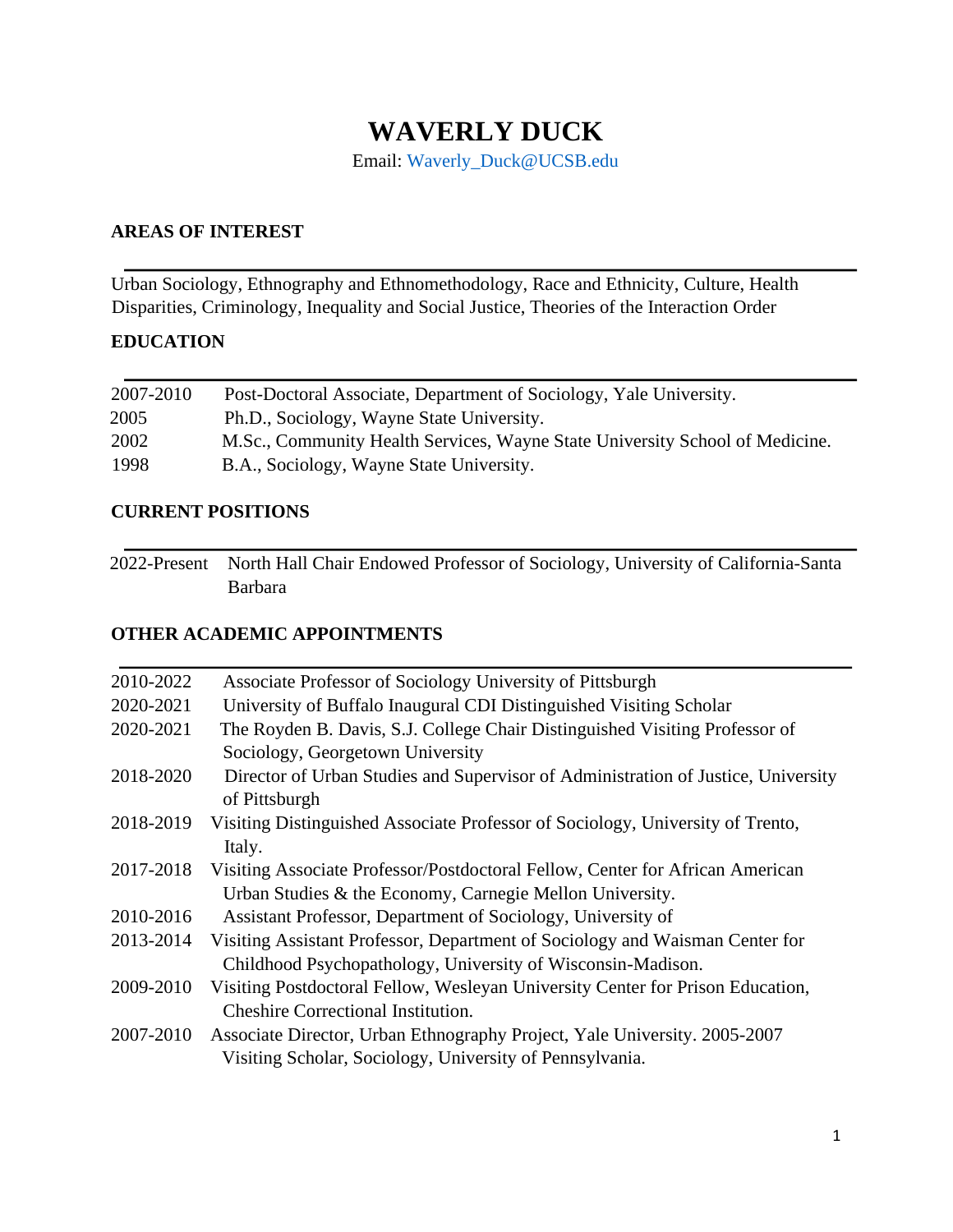#### **BOOKS**

2020 Rawls, Anne and Waverly Duck. *Tacit Racism*. University of Chicago Press. A *Tacit Racism* is about how Race in the United States has become deeply embedded in the taken-for-granted structures of day-to-day interaction, producing tacit forms of racism that go on every day – yet remain hidden. The book is also about the high cost of racism and inequality more generally. We identify a set of interrelated phenomena we call "Interaction Orders of Race", "Fractured Reflections" and "Submissive Civility" that provide novel ways of understanding race in everyday interactions.

\*\*\*2022 Winner of the **North Central Sociological Association Scholarly Book Award**

\*\*\*2021 Winner of the **Charles Horton Cooley Book Award** from the Society for the Study of Symbolic Interaction

\*\*\* 2021 Honorable Mention, **Mary Douglas Book Prize,** American Sociological Association Culture Section

2020 Rawls, Anne, Kevin Whitehead, and Waverly Duck. *Black Lives Matter: Ethnomethodological and Conversation Analytic Studies of Race and Systemic Racism in Everyday Interaction.* Taylor and Francis.

This book offers an introduction and collection of articles on topics related to Race, exclusion and category stigma. We open with an overview of the significance of Race and racism in the development of ethnomethodology. In doing so, we consider a much overlooked synergy between Garfinkel and Du Bois – first mentioned twenty-years ago (Rawls 2000) – that treats Garfinkel's focus on "troubles" as taken-for-granted processes of exclusion, and what they reveal about "normality" as a way of producing something very much like what Du Bois called "double consciousness". The overview is followed by two sections; we first summarized Garfinkel's research on Race and racism, and his argument about how categories are used to structure inequality and exclusion; while the second section discusses Sacks' research on how categorization works in actual interactions, and its relationship to Race and inequality. The book contains eleven articles and chapters. At the end of this introduction, the authors provide a summary of each, and describe their relationship to the main issues we outline in the introduction.

# 2015 Duck, Waverly. *No Way Out: Precarious Living in the Shadow of Poverty and Drug Dealing.* University of Chicago Press.

*No Way Out* is an interaction order ethnographic study of the role drug dealing plays in a poor urban neighborhood where it is a principal occupation. Rather than viewing drug dealing, along with graffiti, vacant lots, violence, and decaying housing, as signs of disorder, I argue that the local code of conduct that develops around drug dealing is ordered in ways that shape the character of the community for all residents. In this small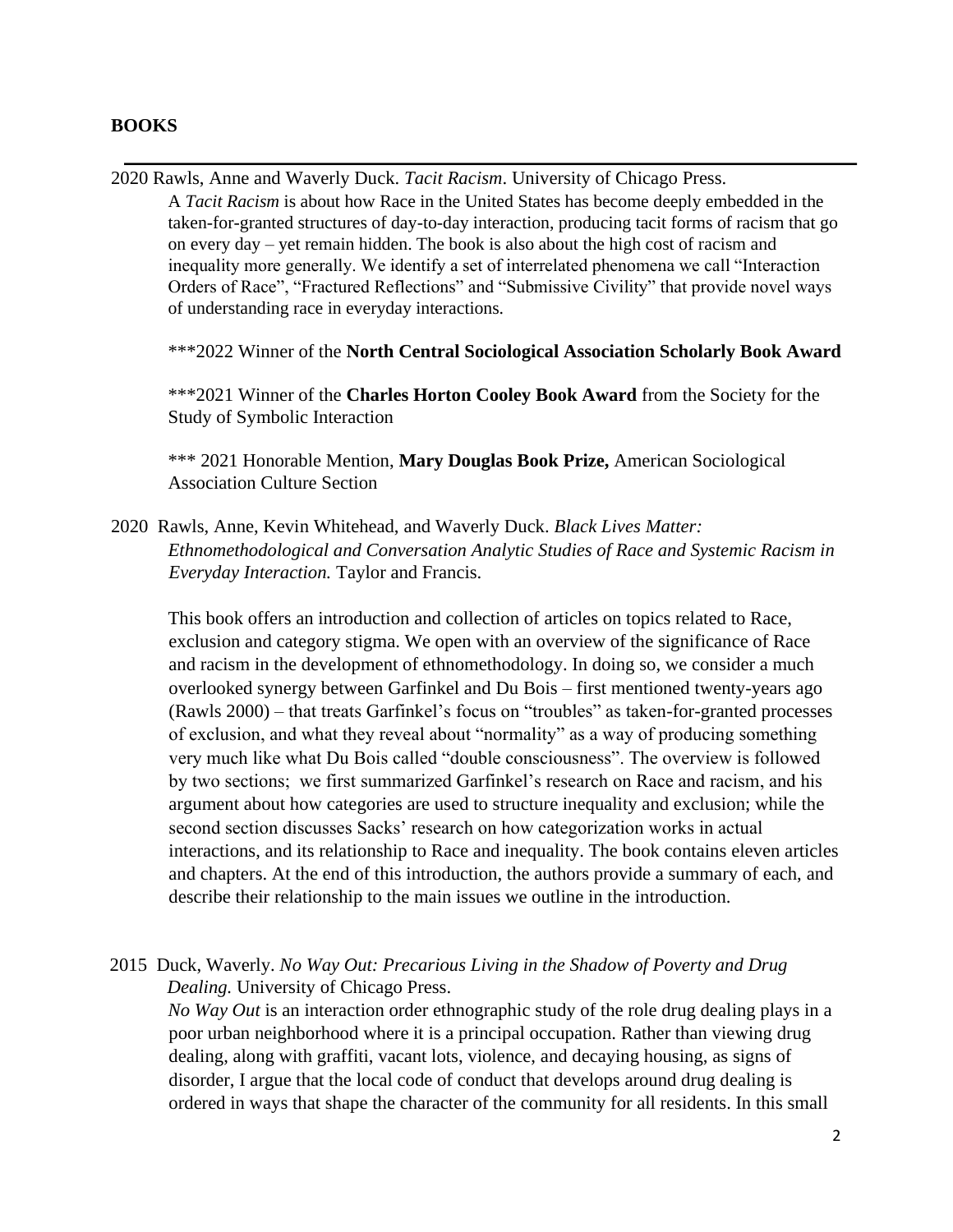urban space, drug dealers are not outsiders; they are long-term residents, well integrated into community life. Their work practices place requirements on behavior in public spaces that impact the whole neighborhood.

- \* Selected for Author Meets Critics Session at the Annual Meetings of the Eastern Sociological Society, Seattle, Washington, 2017.
- \* Selected for Author Meets Critics Session at the Annual Meetings of the American Sociological Association, Seattle, Washington, 2016.
- \* Finalist, C. Wright Mills Book Award, Society for the Study of Social Problems 2016.

#### **BOOKS IN PROGRESS** (\*student co-authors)

Duck, Waverly and Devin Rutan\* *Steel City Mayor: Pittsburgh's Renaissance under Mayor Thomas J. Murphy.* 

This book explores and illustrates how Mayor Murphy governed Pittsburgh during the age of entrenched neoliberal policies concerning housing, policing, economic development, and urban finance. Mayor Murphy is credited with many of the economic, political, and social changes that transformed Pittsburgh from a declining manufacturing hub based on iron and steel into an economic powerhouse centered on hospitals, universities, pharmaceutical firms, research centers, and tech firms. We ask: (1) How did Pittsburgh make the transition from depressed rust belt city to vibrant urban center? (2) What was the role of neoliberal policies in Pittsburgh's transformation? (3) What lessons can be learned for other midsize cities that are going through a decline? We argue that Mayor Murphy's career in the Peace Corps, his role as a Pittsburgh community organizer, his time as a State Representative, and his position as a corporate executive at Alcoa in the 1990's gave him extensive knowledge and connections that were helpful in dealing with multiple city "publics." We also argue that he used his career to identify power-brokers in these different publics, giving them jobs in his administration when he became mayor. **Draft Completed—Completing Edits** 

Duck, Waverly. *The Life, Death, Renaissance and Displacement of a Great American City* 

The Life, Death, Renaissance and Displacement of a Great American City draws on both cultural sources (film- *East of Liberty*), fiction (John Edgar Wideman), playwrights (August Wilson) and more traditional academic sources (US Census Data, 1950-2020), GIS mapping, oral histories, multi-year ethnography, photographs, national-state-local wealth data/reports, community development archives) to map displacement of various groups (Black, Irish, Jewish, Italian, Scottish) from Pittsburgh's East End. The goal is to capture the orderliness of displacement as a way of capturing racial and wealth formation.

Anticipated Completion Date: December 2022.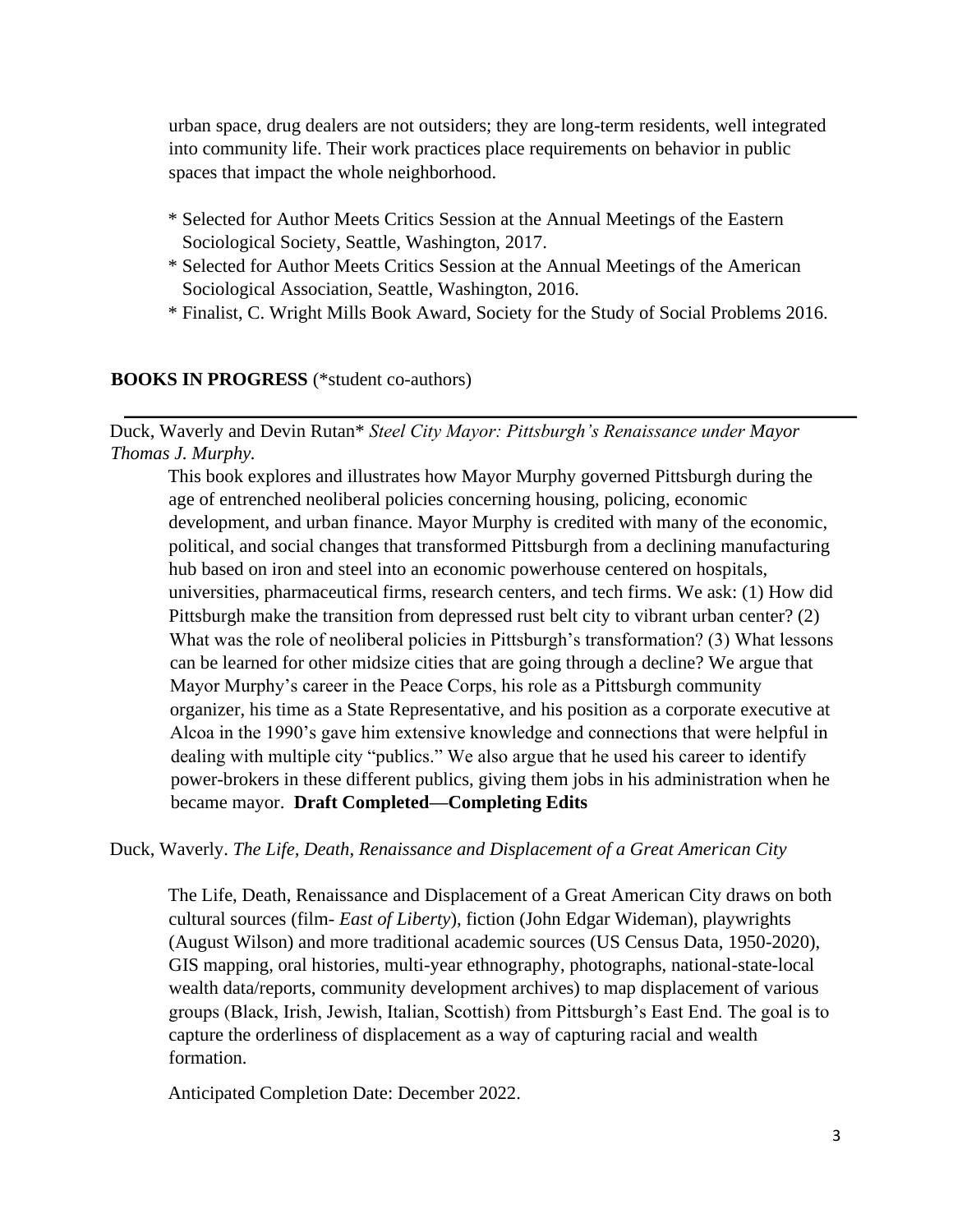Duck, Waverly and Charles Lemert. *Ethnographies: A Multicultural History of Urban Ethnography*.

This book considers the history, epistemology, and practice of ethnography. Throughout the history of ethnography, women and scholars of color have contributed classic works on marginal and minority communities, the women's movement, racial injustice, and other important social justice issues. However, the domination of statistics in social science since WWII has marginalized ethnography, with the effect of silencing these voices. Important ethnographies by minority, female and marginalized scholars like W.E.B. Du Bois, Jane Adams, Zora Neale Hurston, Horace Cayton, St. Clair Drake, Erving Goffman, Joyce Ladner, and Laud Humphries are largely untaught. The book addresses such topics as research ethics and the notable contributions of women, queer scholars, and people of color. It also deconstructs the methods, theories, and cultures of scholarship that have alternately popularized and denied the contributions of ethnographic research.

Anticipated Completion Date: March of 2023.

#### **REFEREED JOURNAL ARTICLES**

- Forthcoming. Rawls, Anne and Waverly Duck. "Tacit Racism is Institutionalized in Interaction in the US: What about Elsewhere? Special Issue of Zeitschrift für Kulturwissenschaften (Martin Zillinger ed.) Special Issue of Zeitschrift für Kulturwissenschaften (Martin Zillinger ed.)
- 2021 Jones-Brown, Delores, Kenethia McIntosh Fuller, Paul Reck, and Waverly Duck. "Why we should stop using the term "Black-on-Black crime": an analysis across disciplines." *Journal of Ethnicity in Criminal Justice* 19, no. 3-4 (2021): 311-338.
- 2020 Duck, Waverly and Anne Rawls. "How Social Expectations are Being Reconfigured in the Age of Covid-19.": Implications for Uncertainty and Social Solidarity." Forthcoming in *Etnografia e Ricerca Qualitativa.*
- 2018 Rawls, Anne, Waverly Duck, and Jason Turowetz. "Problems Establishing Identity/Residency in a City Neighborhood during a Black/White Police-citizen Encounter: Reprising Du Bois' Conception of Submission as Submissive Civility." *City and Community* 17(4): 1015-1015.
- 2017 Duck, Waverly. "The Complex Dynamics of Trust and Legitimacy: Understanding Interactions between the Police and Poor Black Neighborhood Residents." *The ANNALS of the American Academy of Political and Social Science* 673(1): 132-149.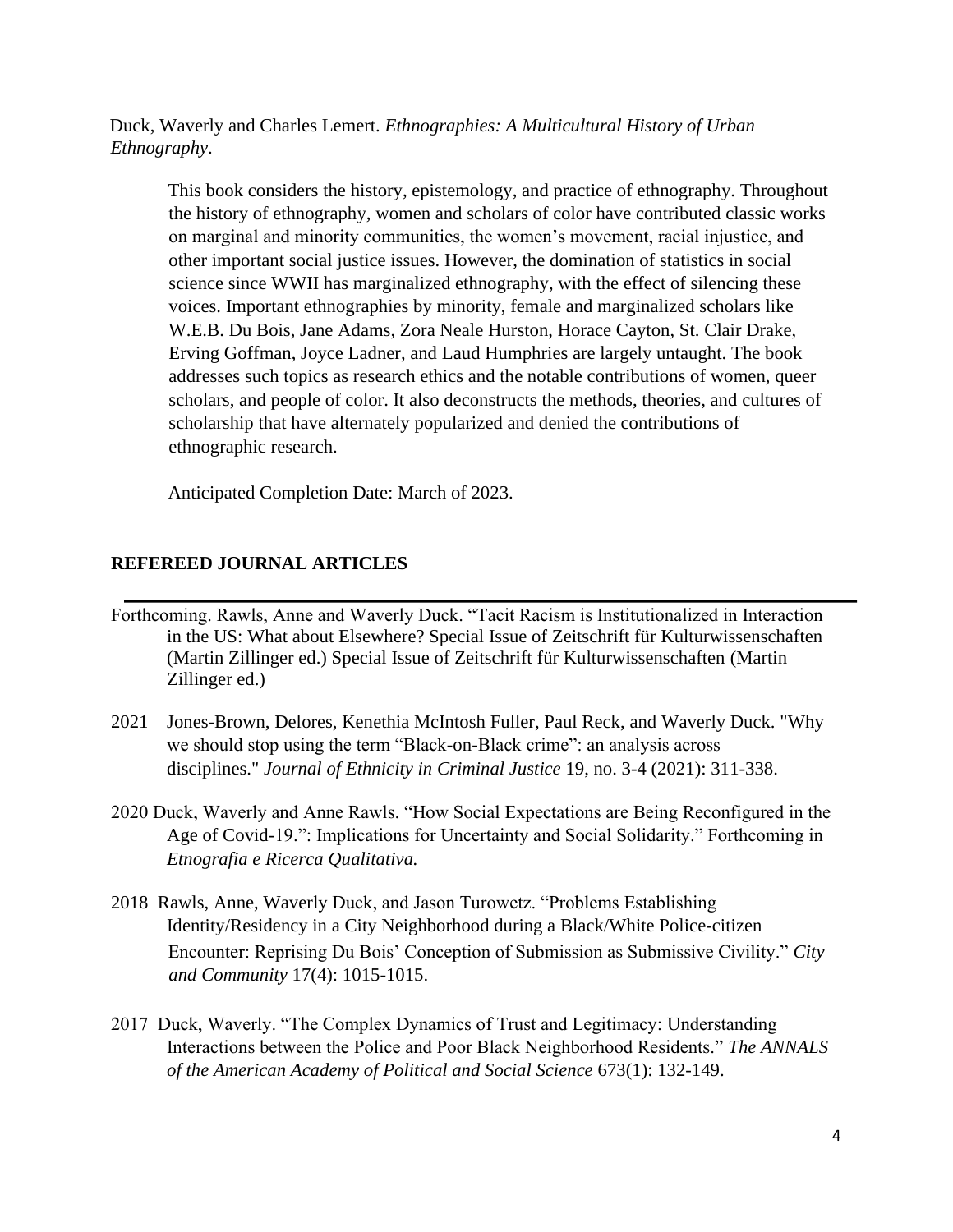2017 Rawls, Anne and Waverly Duck. "Fractured Reflections of High Status Black Male Presentations of Self: Non-Recognition of Identity as a Barrier to Exercising Legitimate Authority." *Sociological Focus* 50(1): 36-51.

*\*2018 Best Article of the Year Award from the North Central Sociological Association.* 

- 2016 Zuberi, Anita, Waverly Duck, Robert Graddeck, and Richard Hopkinson. "Neighborhoods, Race, and Health: Assessing the Relationship between Health Disparities and Neighborhood Distress in the City of Pittsburgh." *Journal of Urban Affairs* 3(4): 546-563.
- 2016 Duck, Waverly. "Becoming a Neighborhood Drug Dealer: Local Interaction Orders and Criminal Careers." *Critical Sociology* 42(7-8): 1069-1085.
- 2012 Duck, Waverly. "Precarious Living: Getting by on Even Less." *The American Academy of Political and Social Science* 642(1): 124-138.
- 2012 Duck, Waverly and Anne Rawls. "Interaction Orders of Drug Dealing Spaces: Local Orders of Sensemaking in a Poor Black American Place." *Crime, Law and Social Change* 57(1): 33-75.
- 2010 Ly, Carolyn\* and Waverly Duck. "The West Branch, More Than a Library: Understanding a Neighborhood Library's Local Relevance." *Perspectives on Urban Education* 7(10): 22-30.
- 2009 Duck, Waverly. "'Senseless' Violence: The Sense to be Made of Murder." *Ethnography* 10(4): 417-434.
- 2009 Duck, Waverly. "Black Male Sexual Politics: Avoidance of HIV/AIDS Testing as a Masculine Health Practice." *Journal of African American Studies* 13(3): 283-306.

\* Findings reported in USA Today and United Press International.

#### **ARTICLES IN PROGRESS**

Duck, Waverly and Anne Rawls. "Developing a White "Double Consciousness" of Race and Marginality: Implications of Du Bois and Garfinkel for the Scientific Awareness of Interaction Orders." (Revise Resubmit)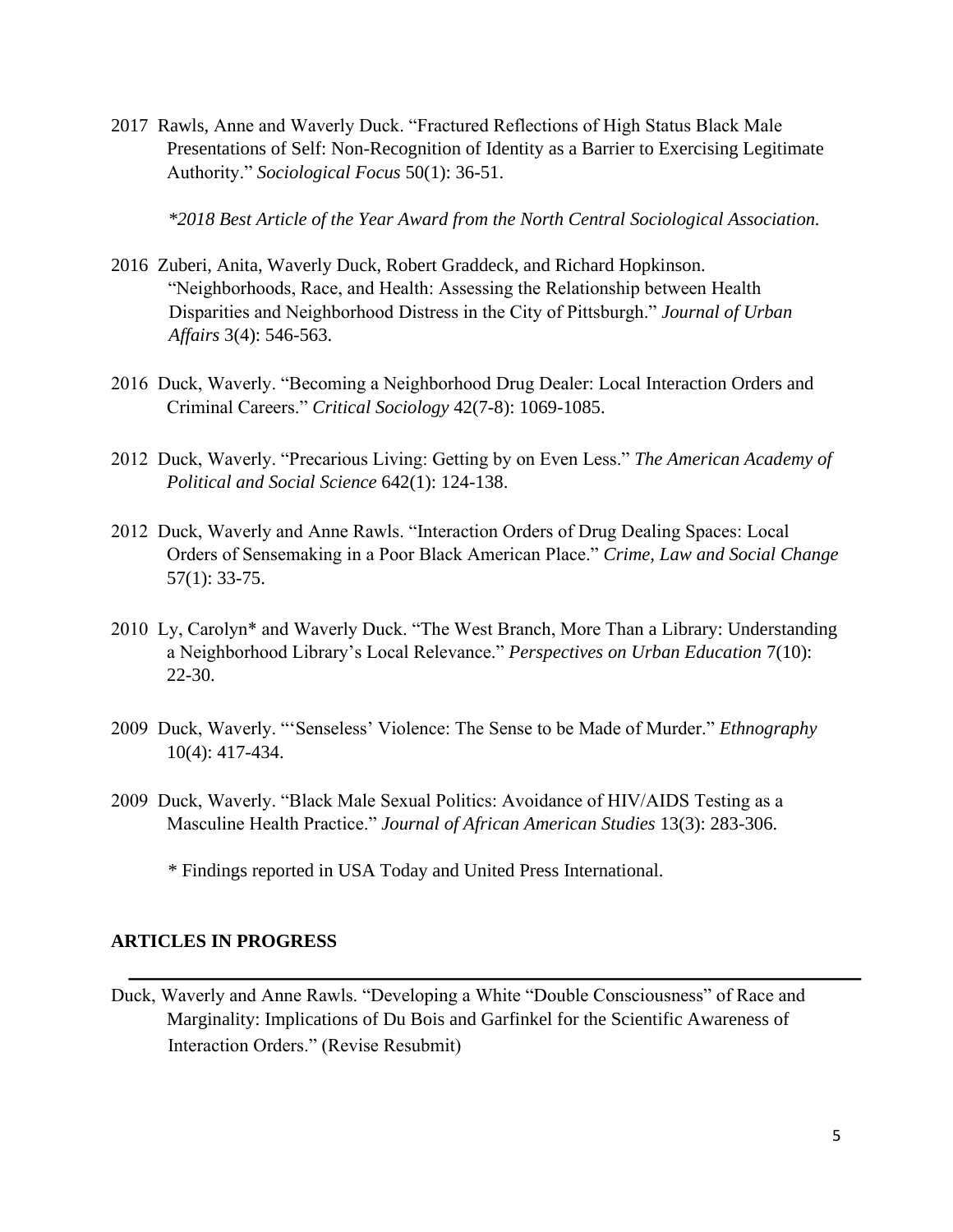- Duck, Waverly et. al. "A Food Oasis as Gentrification: A Case Study of East Liberty, Pittsburgh". (Revise Resubmit)
- Duck, Waverly and Doug Maynard. The "Trouble" with Emotions, Trust Conditions, Expectations and a Theory of Autistic Consciousness in Children Being Tested for Autism (Complete)
- Duck, Waverly, Devin Rutan\*, and Randall Walsh. "Food Deserts and Food Oases: A Geographic Assessment of Grocery Access in American Cities."
- Duck, Waverly and Charles Lemert. "Intersectional Confusion: The Sociology of Anna Julia Cooper."
- Duck, Waverly and Jeffrey Zikmund\*. "Du Bois' Urban Sociology Contribution Revisited: The Impact of Du Bois' Scholarship on James, Simmel, Park and Weber."

#### **BOOK CHAPTERS**

- 2021 . Duck, Waverly. Preface for the re-release of *Land of Opportunity* by William Adler. University of Michigan Press.
- 2020 Duck, Waverly and Mitchell Kiefer\*. "Interaction Order as Cultural Sociology." In Richard Ocejo (ed.), *Urban Ethnography: Legacies and Challenges (Research in Urban Sociology Volume 16).* London: Emerald Publishing.
- 2018 Stickle, Trini, Waverly Duck, and Douglas Maynard. "Children's Use of 'I Don't Know' During Clinical Evaluations for Autism Spectrum Disorder: Responses to Emotion Questions." In Michelle O'Reilly (ed.), *A Practical Guide to Doing Social Interaction Research in Autism Spectrum Disorders (ASD): Communication, Discourse, and Conversation Analysis*. Palgrave Macmillan.
- 2018 Rawls, Anne and Waverly Duck. "'Fractured Reflections' in Cooley's Looking Glass: Non-Recognition of Self Presentation as Racialized Experience." In Ramiro Martinez, Jr., Meghan E. Hollis, and Jacob Stowell (eds.), *The Handbook on Race, Ethnicity, Crime, and Justice*. London: Wiley-Blackwell.
- 2015 Duck, Waverly and Karl Gibson\*. "Health and Wellness for Young Men of Color." In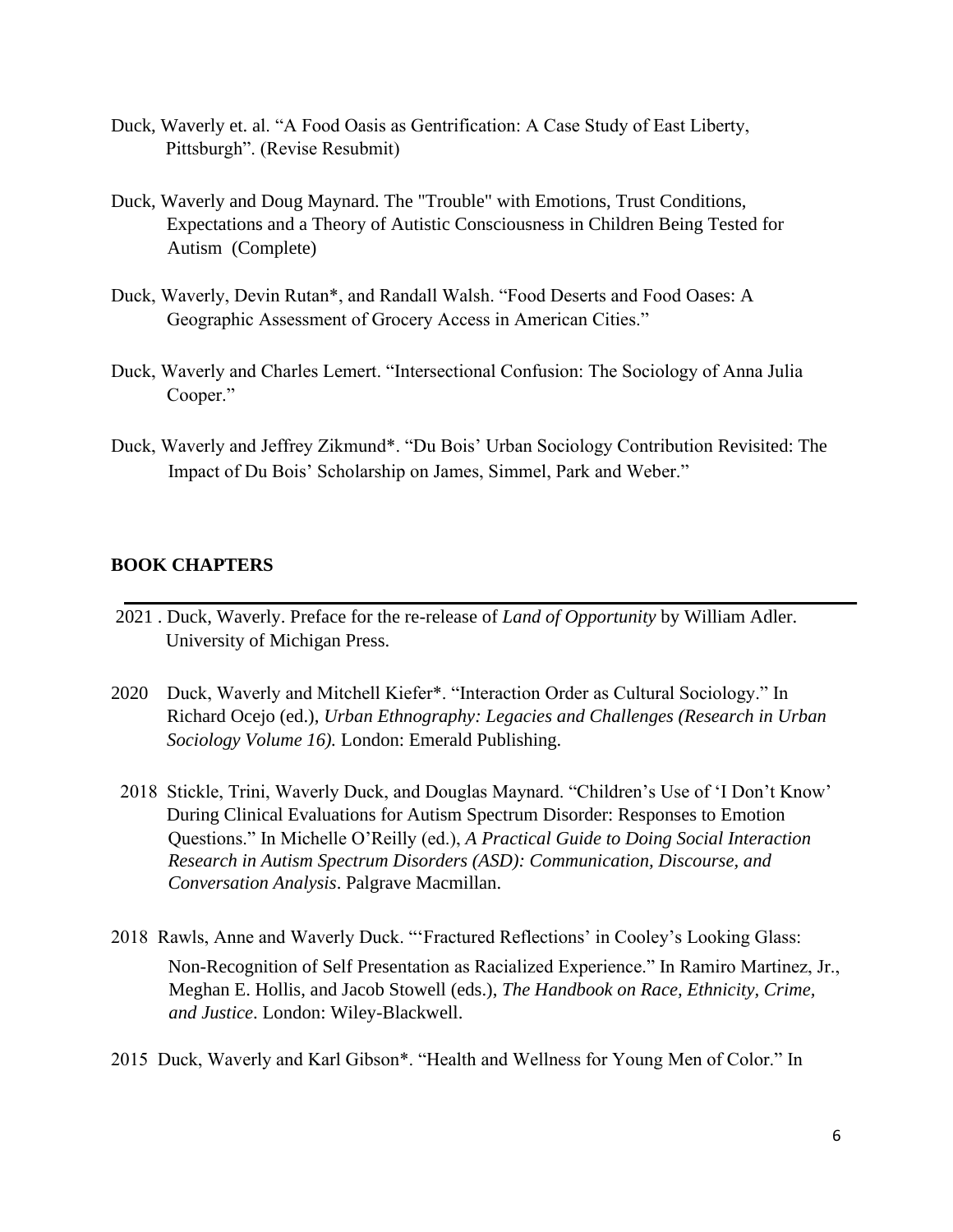Valire Carr Copeland (ed.), *Contemporary Issues for People of Color: Surviving and Thriving in the U.S. Today (Volume 4): Health and Wellness.* Greenwood Publishers.

2008 Duck, Waverly. "Young, Black, and Male: The Life History of an American Drug Dealer Facing the Death Penalty." In Elijah Anderson (ed.), *Against the Wall: Young, Black, Poor, and Male* (pp. 33-54). University of Pennsylvania Press.

#### **TECHNICAL REPORTS**

2015 Zuberi, Anita, Waverly Duck, Rick Hopkinson\*, and Bob Gradeck. "The Pittsburgh Neighborhood Distress and Health Study: Neighborhood Profiles." A Technical Report of the Center on Race and Social Problems, School of Social Work, University of Pittsburgh.

#### **BOOK REVIEWS**

- 2017 (Patricia Fernadez-Kelly) "The Hero's Fight: African Americans in West Baltimore and the Shadow of the State." *American Journal of Sociology* Vol., Issue, pages.
- 2015 (Zandria Robinson) "This Ain't Chicago: Race Class, and Regional Identity in the Post Soul South." *American Journal of Sociology* 121(1): 301-303.
- 2014 (Randol Contreras) "The Stickup Kids: Race, Violence, and the American Dream." *Sociological Forum* 29(4): 1024-1026.
- 2013 (Patrick Sharkey) "Stuck in Place: Urban Neighborhoods and the End of Progress toward Racial Equality." *Journal of Comparative Policy Analysis* 14(5): 475-476.
- 2013 (David Harding) "Living the Drama: Community, Conflict, and Culture among InnerCity Boys." *City and Community* 12(2): 180-181.
- 2012 (Gail Garfield) "Through Our Eyes: African American Men's Experience of Race, Gender, and Violence." *Contemporary Sociology* 41(2): 210-212.
- 2010 (John Rich) "Wrong Place, Wrong Time: Trauma and Violence in the Lives of Young Black Men." *The Griot* Vol., Issue no. 12-13.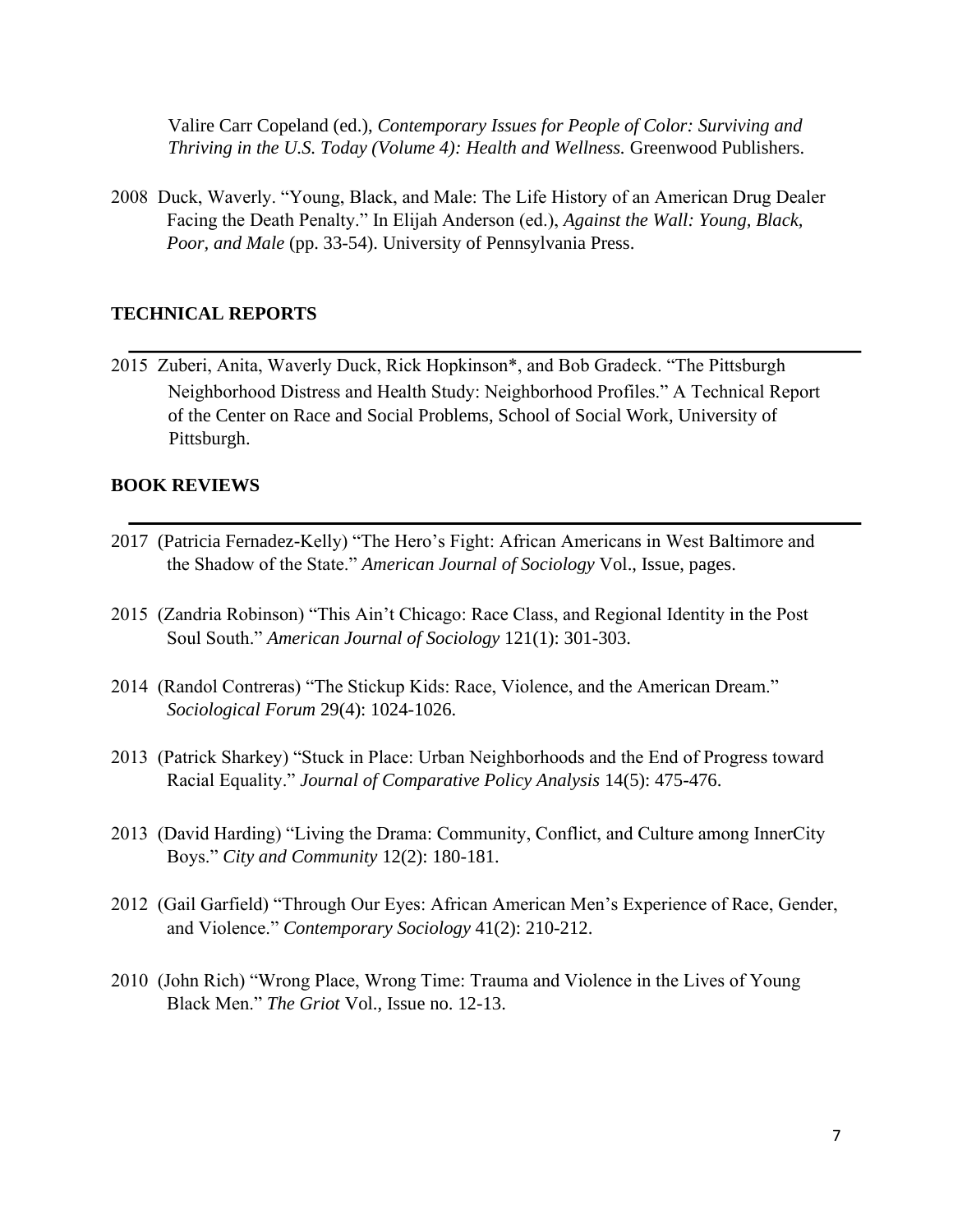#### **GRANTS**

- 2022 Co-Investigator. Impacts of Discriminatory Mortgage Lending Practices on Obesity. (2022- 2026) National Institute of Health, with Andrea Richardson, Kirsten Beyer, James Shikany, Penny Gordon-Larsen Kiarri Kershaw, Tamara Dubowitz and Feifei Ye (\$3,729,135).
- 2021 Co-Investigator. Charting the "Reasonable Officer": A Partnership with Ontario's Special Investigations Unit to Understand Oversight in Police Use of Force Cases. Social Sciences and Humanities Research Council of Canada Award (\$196,116 CDN).
- 2018 University of Pittsburgh, School of Social Work, Pilot Award. \$10,000.
- 2017 "From Barely Making It to? Effects of Raising Wages Among Low-Wage Workers." University Pittsburgh College of Arts and Sciences Social Science Initiative Grant. \$50,000.
- 2014 Supplemental attachment to National Science Foundation project #1257065, "A Sociology of Testing, Diagnosis, and Autism Spectrum Disorder." Prof. Doug Maynard, P.I., to support my research on the project for one year.
- 2012 University of Pittsburgh, School of Social Work. Awarded stipend and Research Assistant. \$500.
- 2012 University of Pittsburgh. Third Term Type II Research Stipend. \$3,400.
- 2012 "Neighborhoods, Race, and Health: Assessing the Relationship between Health Disparities and Neighborhood Distress in the City of Pittsburgh." University of Pittsburgh, Center on Race and Social Problems. Pilot Award. Co-Investigator with Anita Zuberi. \$8,000.
- 2011 University of Pittsburgh, School of Social Work. Award and Research Assistant. \$500.
- 2011 University of Pittsburgh, School of Arts and Sciences. Third Term Research Stipend. \$4,000.
- 2011 "Interaction Orders of Drug Dealing Spaces: Local Orders of Sensemaking in a Poor Black American Place." University of Pittsburgh, Center on Race and Social Problems. Pilot Grant Award. \$10,000.
- 2000 "Masculinity and Health over the Life Span." National Institute of Aging and National Institute of Nursing. Co-Principal Investigator with Peter Lichtenberg. \$48,000.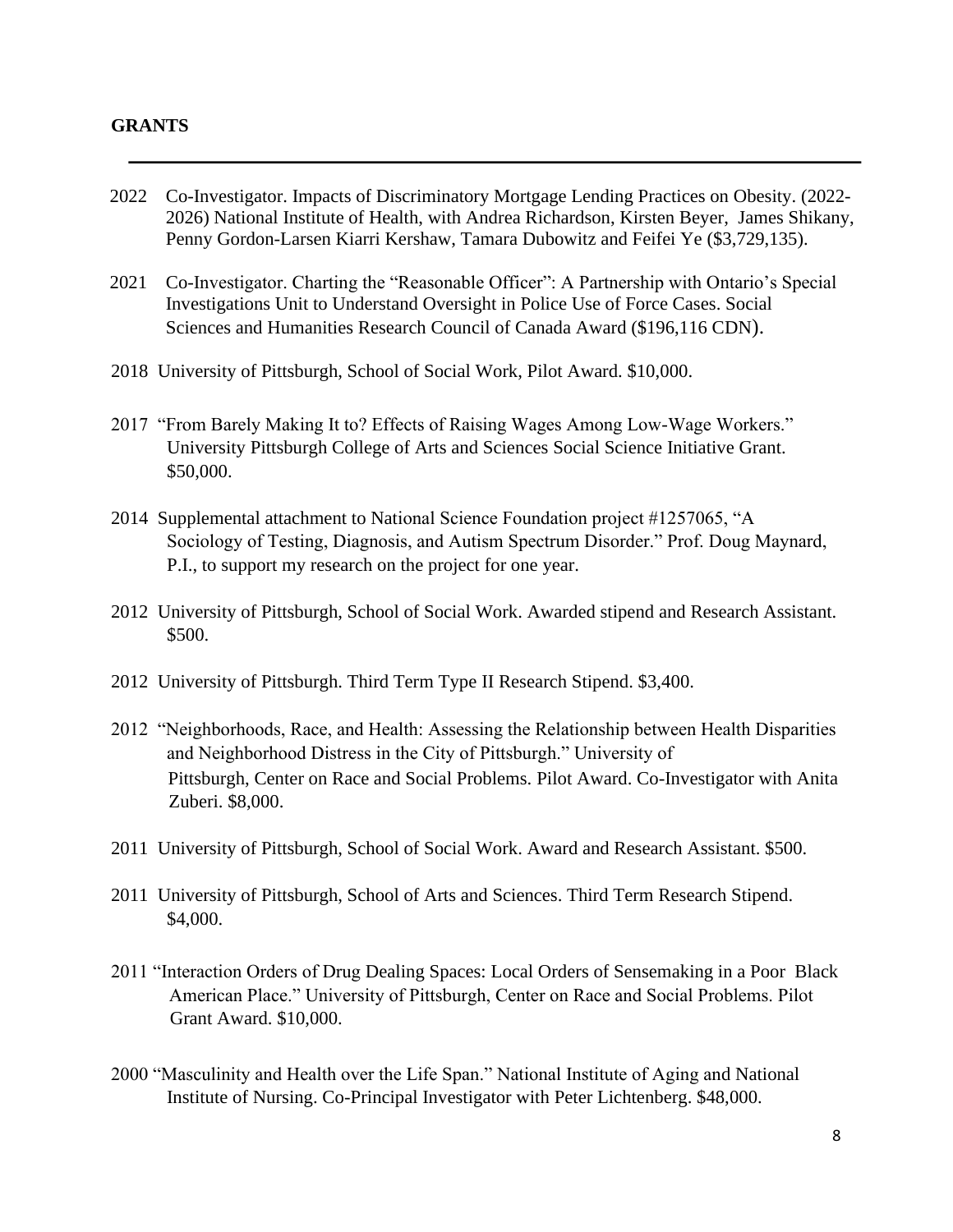#### **SELECTED PRESENTATIONS**

- 2013 "Neighborhoods, Race, and Health: Assessing the Relationship between Neighborhood Distress and Maternal Health in Pittsburgh," with Anita Zuberi and Robert Gradeck. *Urban Affairs Association*. San Francisco, CA.
- 2012 "From White to Black, From Middle Class to Poor: How an Urban Neighborhood Changed." *Annual Meetings of the American Sociological Assoc*. Denver, CO.
- 2012 "Social Policy, the State, and the Poor: An Ethnographic Examination of Policy Intersections in an Impoverished Urban Neighborhood." *Urban Affairs Association National Conference*. Pittsburgh, PA.
- 2011 "'Fractured Reflections' of Self Presentation: Racialized Experience as Confrontation in Cooley's Looking Glass," with Anne Rawls. *Annual Meetings of the American Sociological Association*. Las Vegas, NV.
- 2009 "Senseless Violence: Making Sense of Murder." *Annual Meetings of the American Sociological Association*. San Francisco, CA.
- 2009 "Ethnographic Portrait of a Neighborhood in the Era of Economic Decline." *Annual Meetings of the Eastern Sociological Association, Yale/Princeton Urban Ethnography Mini-Conference*. Baltimore, MD.
- 2009 "The Orderliness of Neighborhood Disorder," with Anne Rawls. *Annual Meetings of the Eastern Sociological Association*. Baltimore, MD.
- 2008 "Code of the Street Revisited: On Becoming a Drug Dealer." *Annual Meetings of the Midwestern Sociological Association*. St. Louis, MO.
- 2005 "The Social Situation of a Death Penalty Inmate." *Annual Conference of the Death Penalty Information Center,* Annual Conference, Pittsburgh,

#### **SELECTED HONORS AND AWARDS**

2021 Honorable Mention, Mary Douglas Prize, American Sociological Association Culture Section, for *Tacit Racism.*  2021 Rosa Parks Foundation Alumnus of the Year for Social Justice Research, Rosa Parks Foundation, Detroit, Michigan.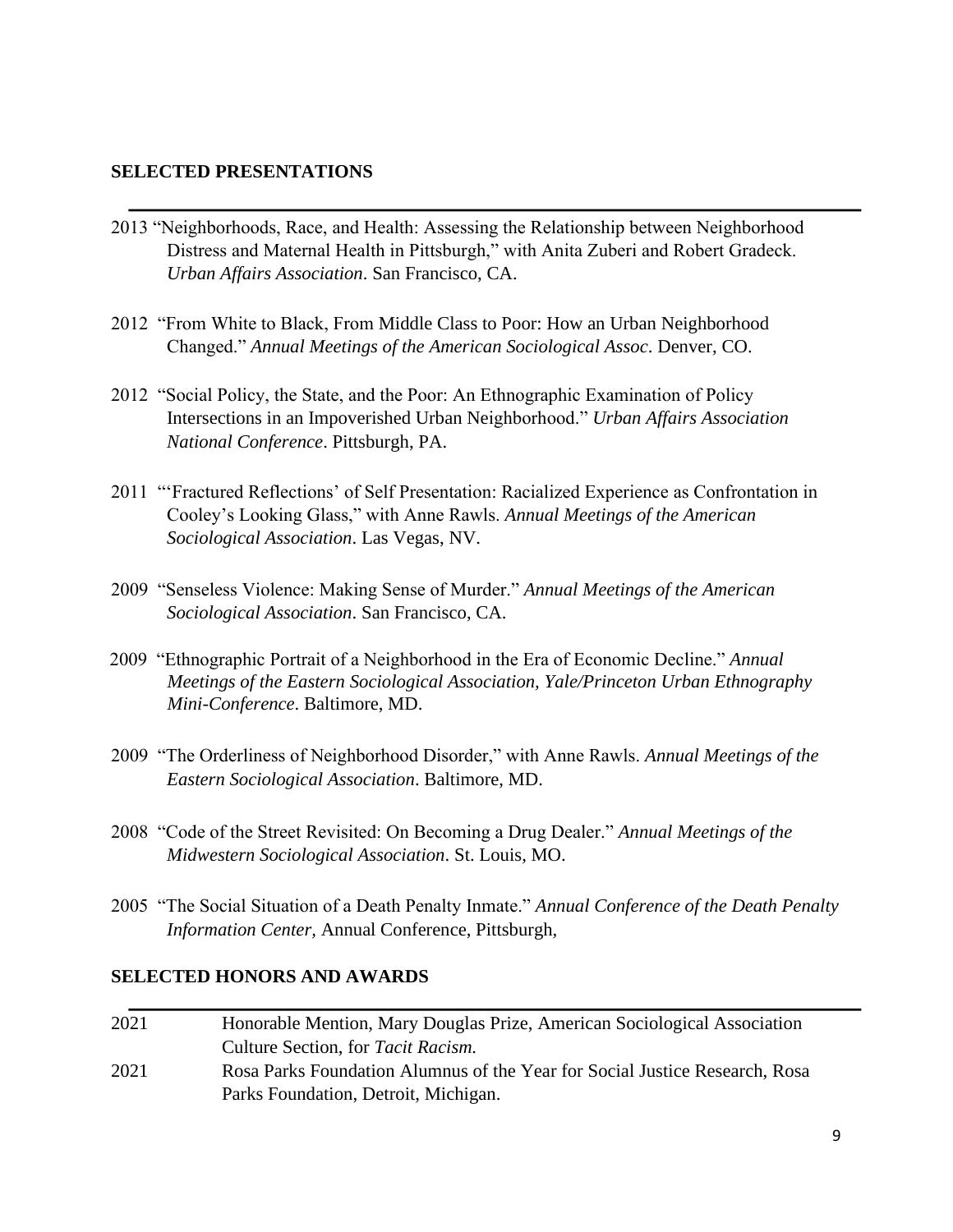| 2021 | Provost Teaching Award for my contribution to the University of Pittsburgh         |
|------|------------------------------------------------------------------------------------|
|      | Inaugural Course on Anti-Black Racism: History, Ideology, and Resistance.          |
| 2018 | Winner of the North Central Sociological Association Best Article Award for        |
|      | "Fractured Reflections."                                                           |
| 2016 | Finalist, C. Wright Mills Book Award, Society for the Study of Social Problems for |
|      | No Way Out.                                                                        |
| 2016 | Student Choice Teaching Award, University of Pittsburgh, College of General        |
|      | Studies. (Awarded Twice)                                                           |
| 2012 | Man of Excellence Award for Community Service from the Pittsburgh Courier.         |
| 2012 | Student Choice Teaching Award, University of Pittsburgh, College of General        |
|      | Studies.                                                                           |

#### **SELECTED INVITED LECTURES/PRESENTATIONS**

- 2021 There Were Black people in the Past. Gentrification, Displacement, and Making of a Food Oasis." *University of Buffalo, Boston University, The Pennsylvania State.*
- 2021 "Tacit Racism." *University of Buffalo, Wayne State University, University of Pittsburgh School of Medicine. Cease Fire PA.*
- 2021 Gentrification and Housing in Pittsburgh. *University of Pittsburgh Law School.*
- 2020 Community Adaptions and Social Order in Urban, Low-Income Communities. *National Academy of Science, Medicine and Engineering, New York, NY.*
- 2020 "There Were Black people in the Past. Gentrification, Displacement, and Making of a Food Oasis." Invited Lecture, *Carnegie Mellon University, University of Maryland, Kings College London, Michigan State University and Lincoln University UK*.
- 2020 History Anti-Asian Sentiment and Racism. *University of Pittsburgh Office of Diversity and Inclusion.*
- 2020 "Tacit Racism." Georgetown Davis Chair University Wide Lecture. *Georgetown University*.
- 2020 "No Way Out." Invited Lecture. *University of Texas-Austin*.
- 2019 "When a Local Interaction Order Clashes with Gentrification: A Community Study of a Food Oasis in the East End of Pittsburgh." *Northwestern University*.
- 2018 "A Nation Divided: Interaction Orders of Race and the High Cost of "Tacit" Racism in Everyday Life." *European University Institute. Florence, Italy*.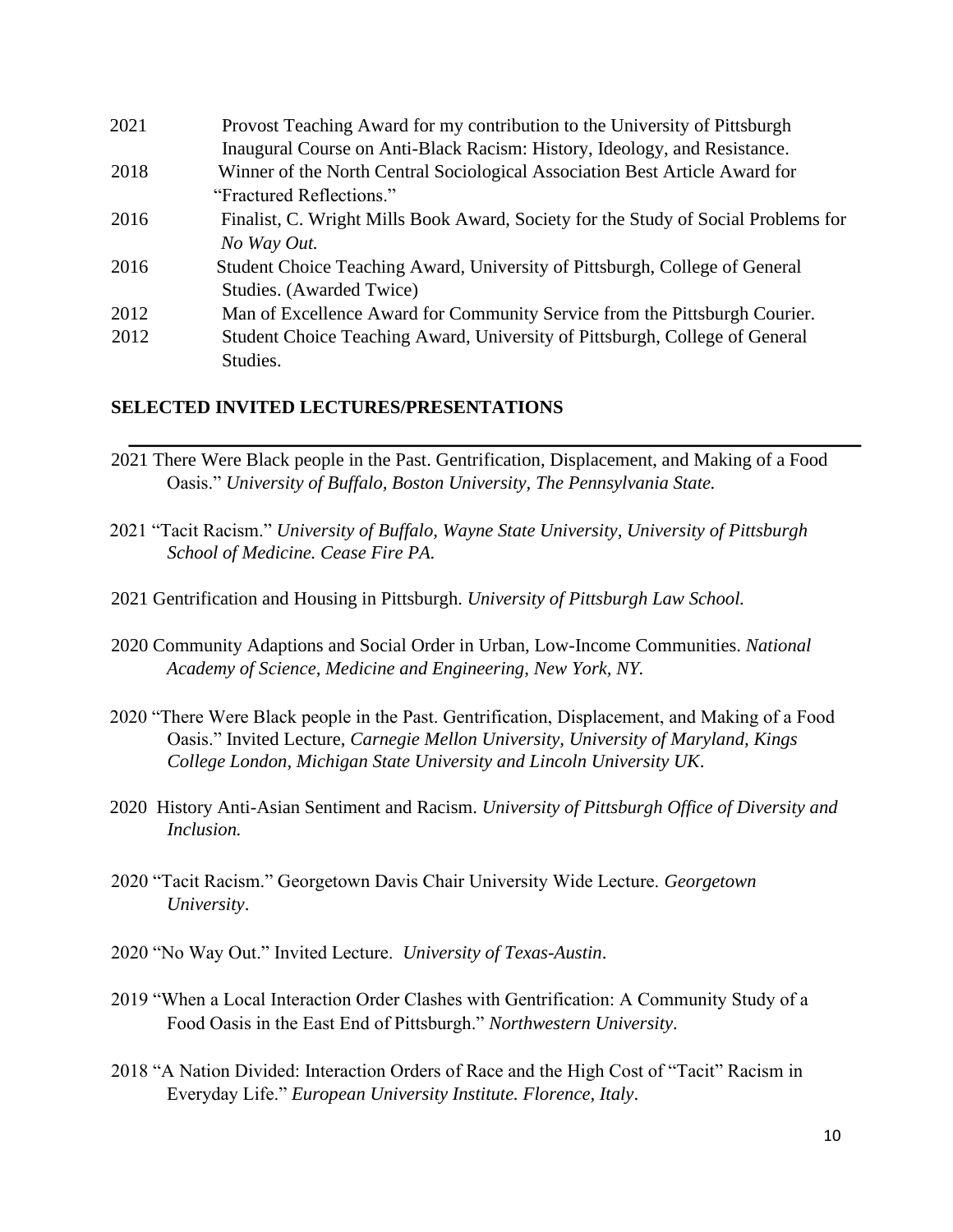- 2018 "A Nation Divided: Interaction Orders of Race and the High Cost of "Tacit" Racism in Everyday Life." C*arnegie Mellon University*. Pittsburgh PA.
- 2018 Presentations of "NO WAY OUT": *Yale, Harvard, Princeton, Carnegie-Mellon, University of Florida, University of Miami-Ohio, University of Illinois-Chicago, University of Michigan-Dearborn, University of Indiana-Purdue, University Pittsburgh Johnston, and West Virginia University*.
- 2015 "An Ethnographic Portrait of Drug Dealing and Policing in a Small Black Town." *University of Wisconsin-Madison, Department of Sociology*, Social Psychology and Microsociology Workshop. Madison, WI.
- 2014 "Policing the Police: A Panel on the Ground Level." University of Missouri. *Department of Sociology, Black Studies Fall Conference*. Columbia, MO.
- 2014 "Autism Spectrum Disorder: Responses to Standardized Emotions Questions." *Centre of Excellence in Intersubjectivity and Interaction.* Helsinki, Finland.
- 2013 "Poor Women's Coping Strategies in the Age of Welfare Reform." *University of Wisconsin-Madison, Department of Women's Studies*, Colloquium Speaker. Madison, WI.
- 2012 "Why do Middle Class Residents Remain in Poor Communities?" *University of Pennsylvania, Department of Sociology, Urban Ethnography Colloquium*. Philadelphia, PA.
- 2012 "Why do Middle Class Residents Remain in Improvised Spaces?" *Campus-wide lecture, National Conference on Inequality*, Yale University. New Haven, CT.
- 2011 "Why do Middle Class People Stay in Violent Urban Spaces?" *Campus-wide lecture, Southern Connecticut University*. New Haven, CT.
- 2010 "An Ethnographic Portrait of a Precarious Life." *National Conference on Ethnography in Urban Spaces, Yale University*. New Haven, CT.
- 2010 "Ethnography and the Iconic Ghetto." *Stockholm University-Stockholm, Department of Sociology*. Stockholm, Sweden.
- 2010 "Drug Dealing Careers and the Interactional Order of a Neighborhood." *University of California-Santa Barbara, Department of Sociology*. Santa Barbara, CA.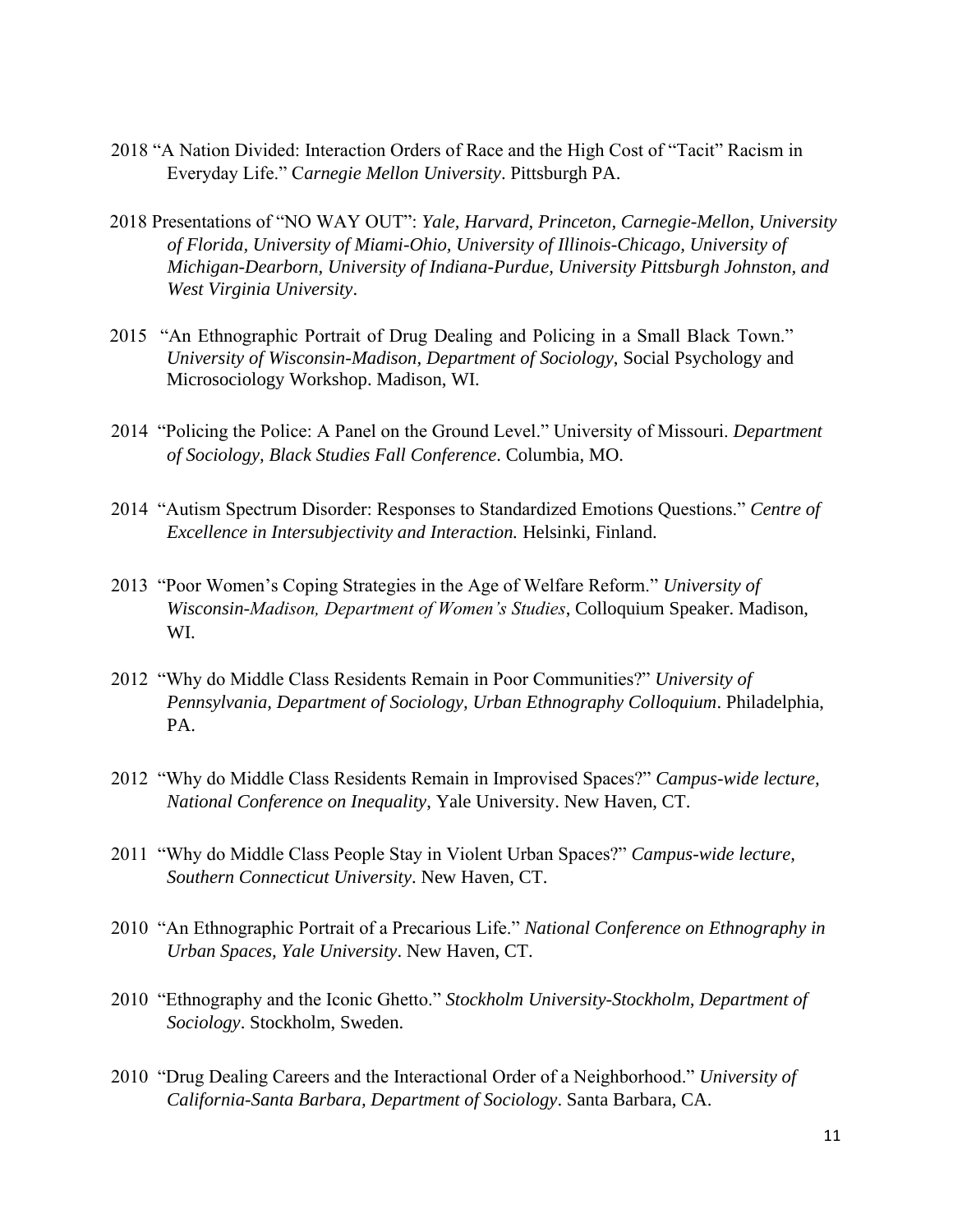- 2010 "Drug Dealing and the Interactional Order of a Space." *University of CaliforniaRiverside, Department of Sociology, Colloquium Speaker. University of California Riverside.*  Riverside, California.
- 2009 "Social Situation of Dealers and Addicts." *Invited Lecture. Psychiatric Fellows, Yale University School of Medicine*. New Haven, CT.
- 2009 "Becoming a Drug Dealer and Code of the Street Revisited." *Invited Lecture. Northeastern University, Department of Criminal Justice and Criminology*. Boston, MA.
- 2006 "Context of Choices, Rational Choice and the Death Penalty." *Young, Black, Male and Poor Conference, University of Pennsylvania*. Philadelphia, PA.

## **TEACHING and ADVISING**

| <b>Courses Taught</b>        |                                                                                 |
|------------------------------|---------------------------------------------------------------------------------|
| Undergraduate:               | <b>Graduate:</b>                                                                |
| Social Theory                | Urban Ethnography Introduction                                                  |
| to Sociology                 | Race and the City                                                               |
| <b>Social Problems</b>       | <b>Politics and Culture</b>                                                     |
| Marriage and Family          | Ethnography of the African American Experience                                  |
| <b>Urban Sociology</b>       | Ethnography of Race, Space and Inequality                                       |
| Social Change                | <b>Qualitative Methods</b>                                                      |
| <b>Qualitative Methods</b>   |                                                                                 |
| Capstone in Research Methods |                                                                                 |
|                              | Undergraduate Mentoring/Faculty Advisor, Department of Sociology, University of |
| Pittsburgh                   |                                                                                 |
| Meera Sakthival (2019)       |                                                                                 |
| Shane Seeloff (2018)         |                                                                                 |
| Devin Rutan (2016)           |                                                                                 |
| Krystal Smith (2015)         |                                                                                 |
| Jayani Muniappan (2015)      |                                                                                 |
| Morgan Brenner (2015)        |                                                                                 |
| Luci Maracco (2015)          |                                                                                 |
| Alex Yawny $(2015)$          |                                                                                 |
| Connor Craston (2013)        |                                                                                 |
| Thomas McAuliffe (2013)      |                                                                                 |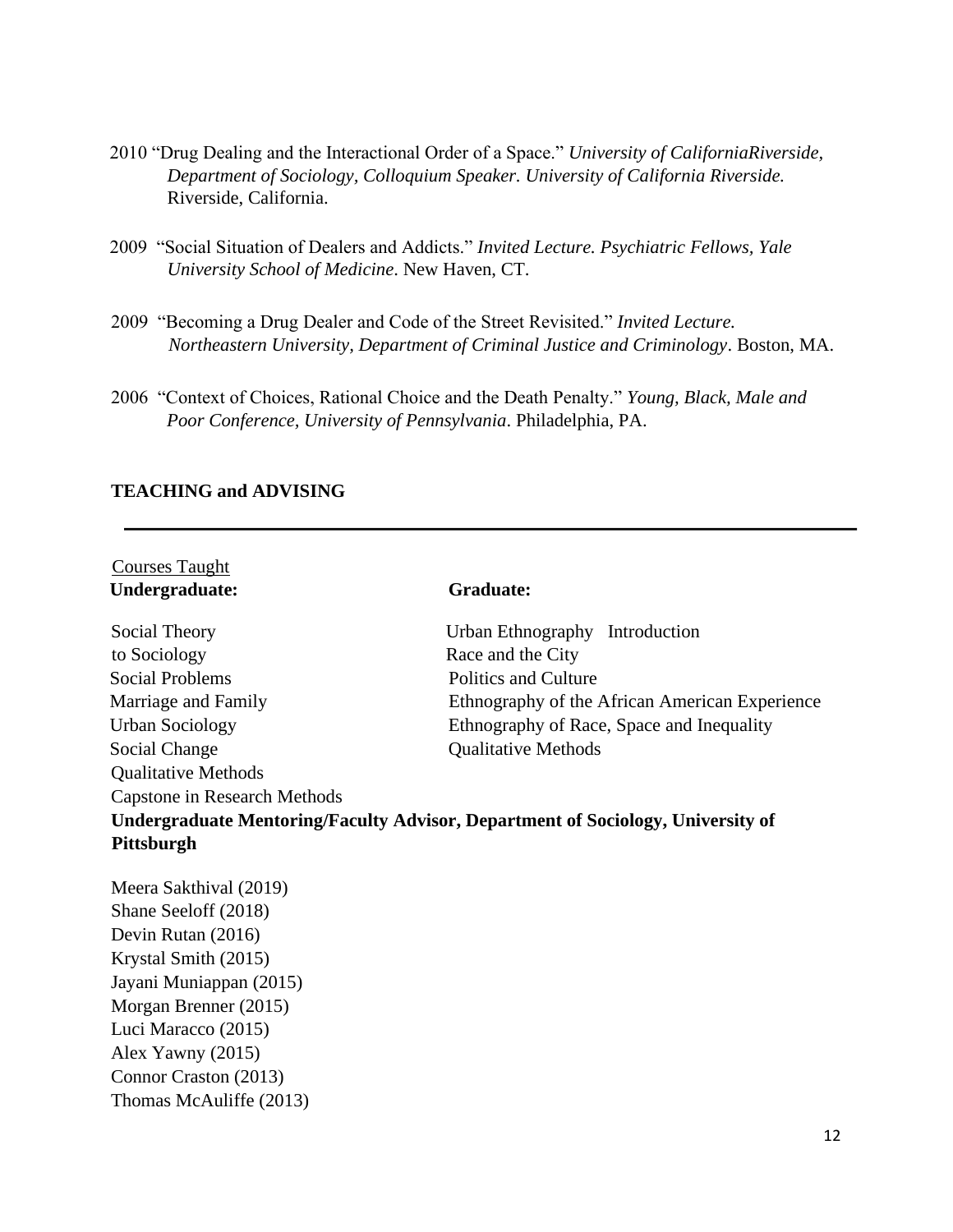Jessica Phares (2013) Margaret Simmons (2013) Jeffrey Zikmund (2013) Jennifer Burchart (2013) Karl Whelen (2013) Russell Ottalini (2013) Maria Girardi (2012) Pietra Bruni (2012) Andrew Callahan (2012) Thomas Helgerman (2012) Christopher MacIntosh (2012) Hetal Patel (2012) Janel Terry (2012) Dina Gold (2012) Abigail Phillips (2011) Elizabeth Golbert (2011)

#### **MA Committees:**

| <b>Allanah Casey</b> | (Defended May 2019)      |
|----------------------|--------------------------|
| Ray Kanemoto         | (Defended December 2015) |
| Samantha Plummer     | (Defended May 2015)      |
| Daniel Burridge      | (Defended May 2016)      |

#### **Ph.D. Committee Chair:**

| Ervin Dyer      | (Defended April 2015)  |
|-----------------|------------------------|
| Mitchell Keifer | (Defended, April 2022) |

#### **Ph.D. Committee Member:**

| Patrice Collins (Yale University) (Defended March 2022) |
|---------------------------------------------------------|
| (Defended July 2021)                                    |
| (Defended November 2020)                                |
| (Defended <b>July 2021</b> )                            |
| (Defended November 2019)                                |
| (School of Education, Defended May 2019)                |
| (Defended December 2018)                                |
| (Defended December 2017)                                |
| (Defended May 2017)                                     |
| (Defended May 2017)                                     |
| (Defended May 2016)                                     |
| (Dept. of Psychology, Defended December 2016)           |
| (Dept. of Communication, Defended April 2015)           |
|                                                         |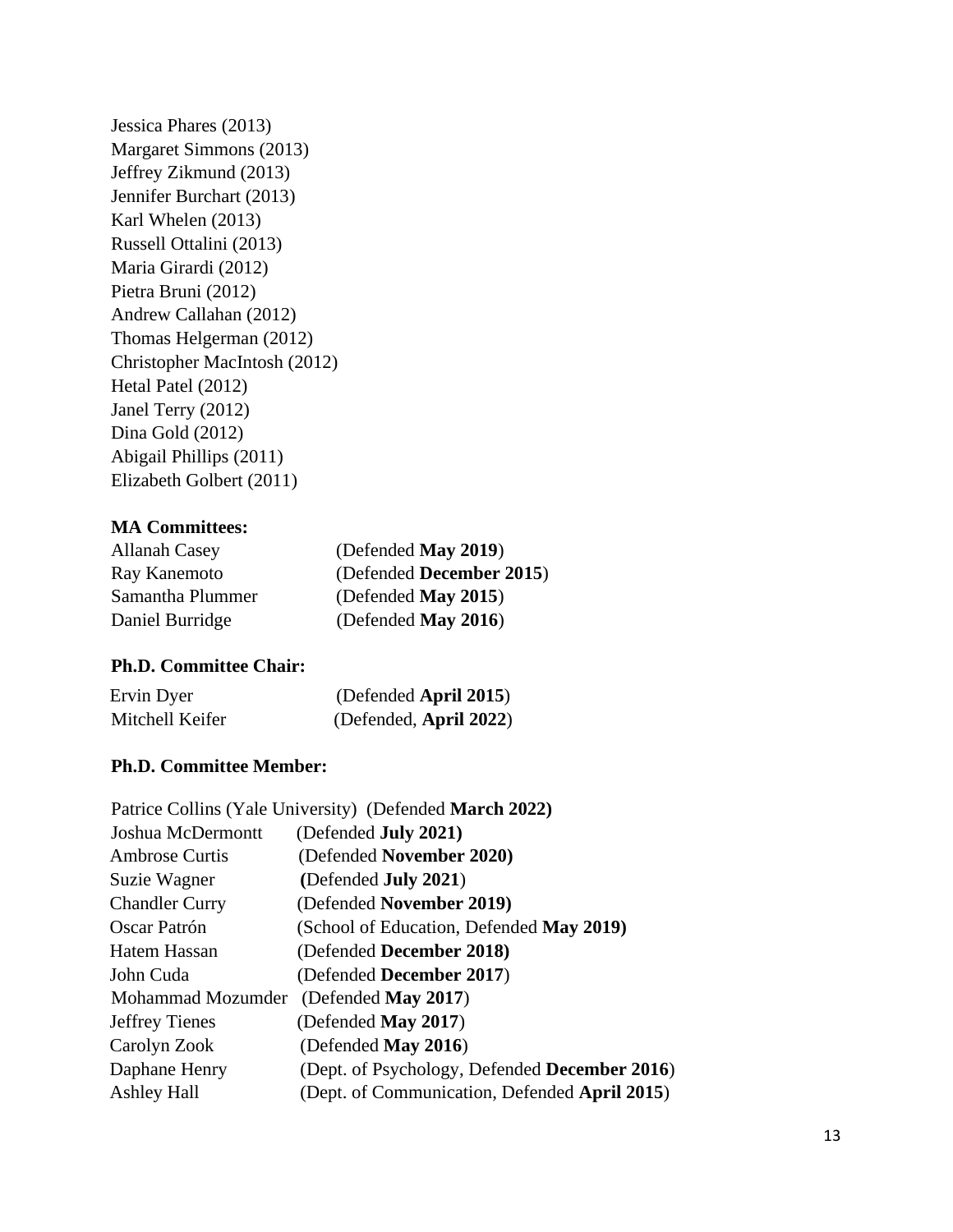Esther Kim (Yale University, Department of Sociology, Defended **April 2014**)

# **PROFESSIONAL SERVICE**

# **Committees:**

|              | 2022-Presnt Committee, C. Wright Book Award Committee, Society for the Study of Social<br>Problems.                                   |
|--------------|---------------------------------------------------------------------------------------------------------------------------------------|
|              | 2022-Present Co-chair "Cooley Book Award" committee. Society for the Study of Symbolic                                                |
|              | Interaction                                                                                                                           |
|              | 2021-Present Co-chair "Crafting Democratic Futures: Situating Colleges and Universities in                                            |
|              | Community-Based Reparations Solutions, Carnegie Mellon University, Center for<br>African American Urban Studies & the Economy (CAUSE) |
| 2020         | Committee on Anti-Black Racism Course Development                                                                                     |
| 2019-2022    |                                                                                                                                       |
|              | Elected Executive Board Member-at-Large, Association of Black Sociologist<br>(ABS)                                                    |
| 2019-2022    | Elected to American Sociological Association Committee on Committees 2018-                                                            |
| 2020-2021    | Faculty Representative, University of Pittsburgh Board of Trustees.                                                                   |
| 2018-2021    | Chair: Cultural Studies Advisory Board.                                                                                               |
| 2016-2020    | Arts and Science Diversity Committee, University of Pittsburgh.                                                                       |
| 2018-Present | Board of Trustees Member: Carnegie Library System. City of Pittsburgh.                                                                |
| 2017-2020    | Faculty Advisory: Junia Howell.                                                                                                       |
| 2014-Present | Chair: Economic Disparities Research Advisory Panel. Center for Race and Social                                                       |
|              | Problems.                                                                                                                             |
| 2018-2019    | Community Engagement Center Internal Advisory Council.                                                                                |
| 2018-2019    | Board Member: Just Arts. Heinz Foundation.                                                                                            |
| 2018-2019    | Teaching Mentor: Joshua McDermott                                                                                                     |
| 2017-2019    | Organizer. Poverty Section. American Sociological Association.                                                                        |
| 2018-2019    | Robert Park Book Award Committee. American Sociological Association.                                                                  |
| 2019         | Chaired the Search Committee for Urban Studies Lecturer                                                                               |
| 2019         | Chaired the Search Committee for Coordinator of Administration of Justice                                                             |
| 2018         | Chaired the Search Committee for Director of Administration of Justice                                                                |
| 2018         | Chaired the Search Committee for Coordinator for Administration of Justice                                                            |
| 2014-2016    | Undergraduate Advisory Committee. Dept. Sociology, University of Pittsburgh.                                                          |
|              | 2012-Present Urban Studies Advisory Committee, University of Pittsburgh.                                                              |
|              | 2012-Present Board Member: Quantum Theater. Pittsburgh, PA.                                                                           |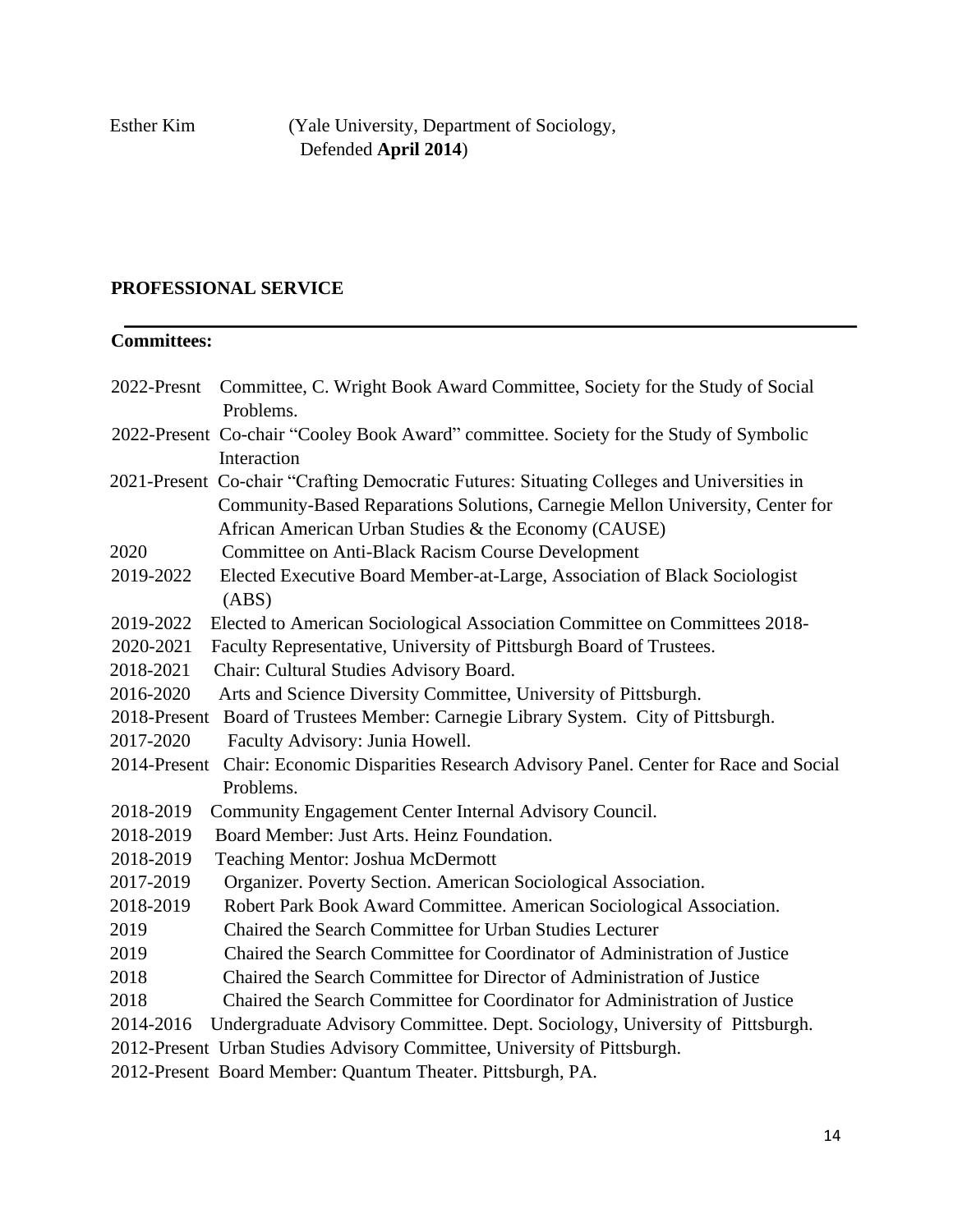| 2016-2018 | Organizer: Co-Program Coordinator. Racial Democracy Criminal Justice Network.<br>January                                                                                                                      |
|-----------|---------------------------------------------------------------------------------------------------------------------------------------------------------------------------------------------------------------|
| 2010-2018 | Reviewer: IRB Scientific Review and Research Ethics Coordinator, Department of<br>Sociology, University of Pittsburgh.                                                                                        |
| 2016-2017 | Co-Chair, Year of Diversity Committee. Provost's University-Wide Grants<br>Initiative to Support and Develop Diversity and Inclusion Across the University of<br>Pittsburgh: Main and Five Regional Campuses. |
| 2016-2017 | Social Science Paper Assessment Committee, University of Pittsburgh.                                                                                                                                          |
| 2016-2017 | Department of Sociology Graduate Committee, University of Pittsburgh. 2014<br>Discussant: Section on Urban Sociology. Annual meetings of the American<br>Sociological Association, San Francisco.             |
| 2012      | Speaker Coordinator, "Presentations and Workshop on Power, Resistance and                                                                                                                                     |
|           | Social Change: Culture and Politics." Dept. of Sociology, Univ. of Pittsburgh.                                                                                                                                |
| 2009      | Associate Director, "Urban Ethnography Workshop." Yale University.                                                                                                                                            |
| 2009      | Presider, Section on "Ethnography Methodology." Annual Meetings of the<br>American Sociological Association. San Francisco, CA.                                                                               |
| 2008      | Organizer, "Urban Ethnography Conference." Yale University.                                                                                                                                                   |
| 2008      | Crime and Communities. Annual Meetings of the American Society of<br>Criminology, Atlanta, GA.                                                                                                                |
| 2006      | Organizer and Presenter, "Young Black, Male, and Poor: A Case for National<br>Action?" Penn Institute for Urban Research, University of Pennsylvania.                                                         |
| 2004      | Co-President, Sociology Graduate Student Organization. Wayne State University.                                                                                                                                |
| 2001      | President, Sociology Graduate Student Organization. Wayne State University.                                                                                                                                   |

# **Memberships**

American Sociological Association Eastern Sociological Society Association of Black Sociologists American Society of Criminology Society for the Study of Social Problems American Anthropological Society

#### **Reviewer**

American Journal of Sociology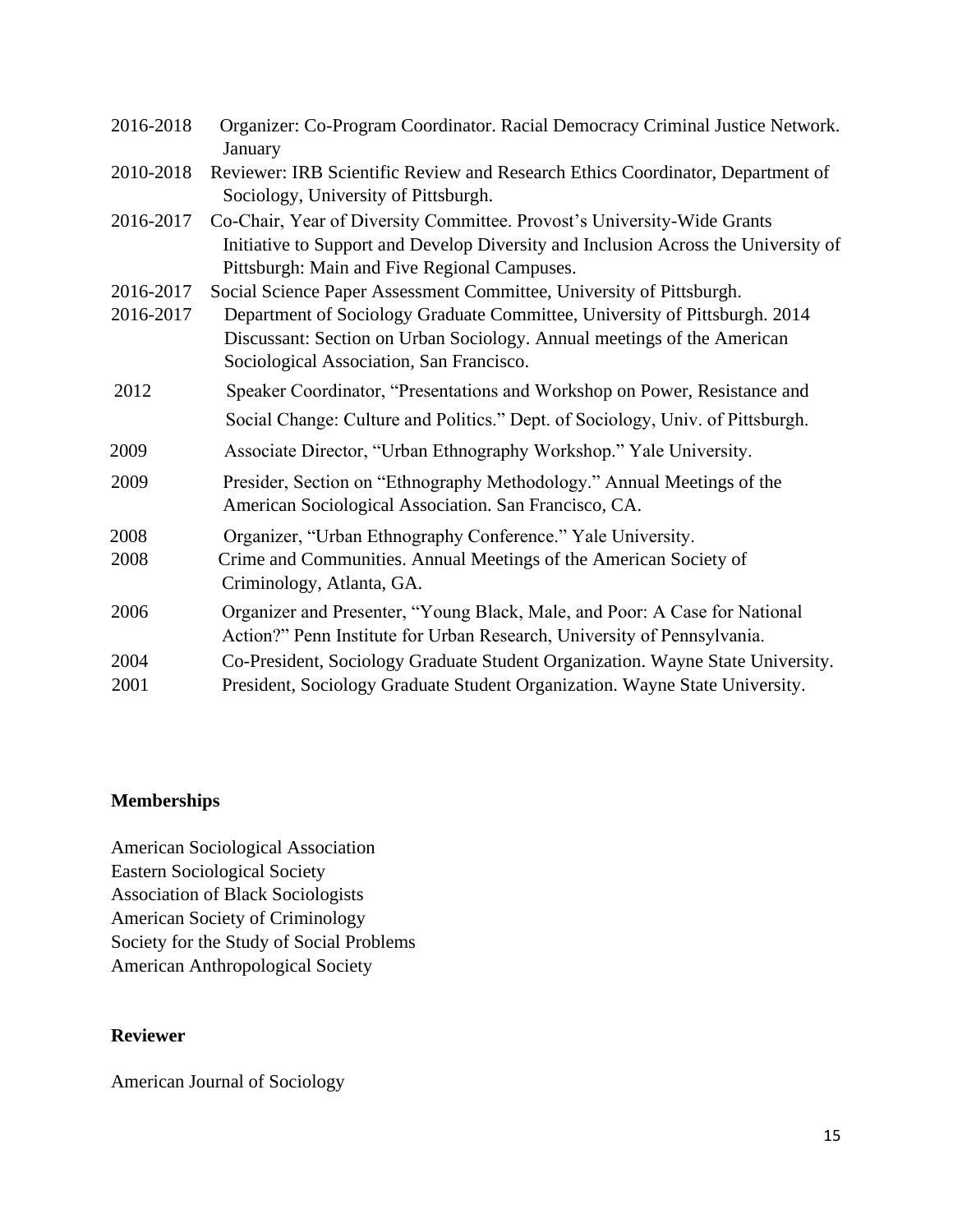American Journal of Cultural Sociology Critical Sociology Black Studies Journal of Contemporary Ethnography Social Problems Sociological Forum City and Community Journal of Contemporary Sociology University of Pittsburgh Press University of Chicago Press University of California University Press Oxford University Press NYU Press Columbia University Press

#### **Editorial Boards**

| 2018-Present | City and Community        |
|--------------|---------------------------|
| 2015-Present | <b>Critical Sociology</b> |
| 2016-Present | Sociological Theory       |
| 2015-Present | Sociological Forum        |

## **RESEARCH/TRAINING FELLOWSHIPS**

2014 National Science Foundation project #1257065, "A Sociology of Testing, Diagnosis, and Autism Spectrum Disorder." Prof. Doug Maynard, P.I.

- 2014 Morse Fellowship. University of Wisconsin Madison. Honorary society of interdisciplinary researchers committed to the social scientific study of developmental psychopathology. 2005 Lindback Minority Career Enhancement Research Fellow.
- 2002 National Institute on Aging Pre-doctoral Trainee, Wayne State University, Institute of Gerontology.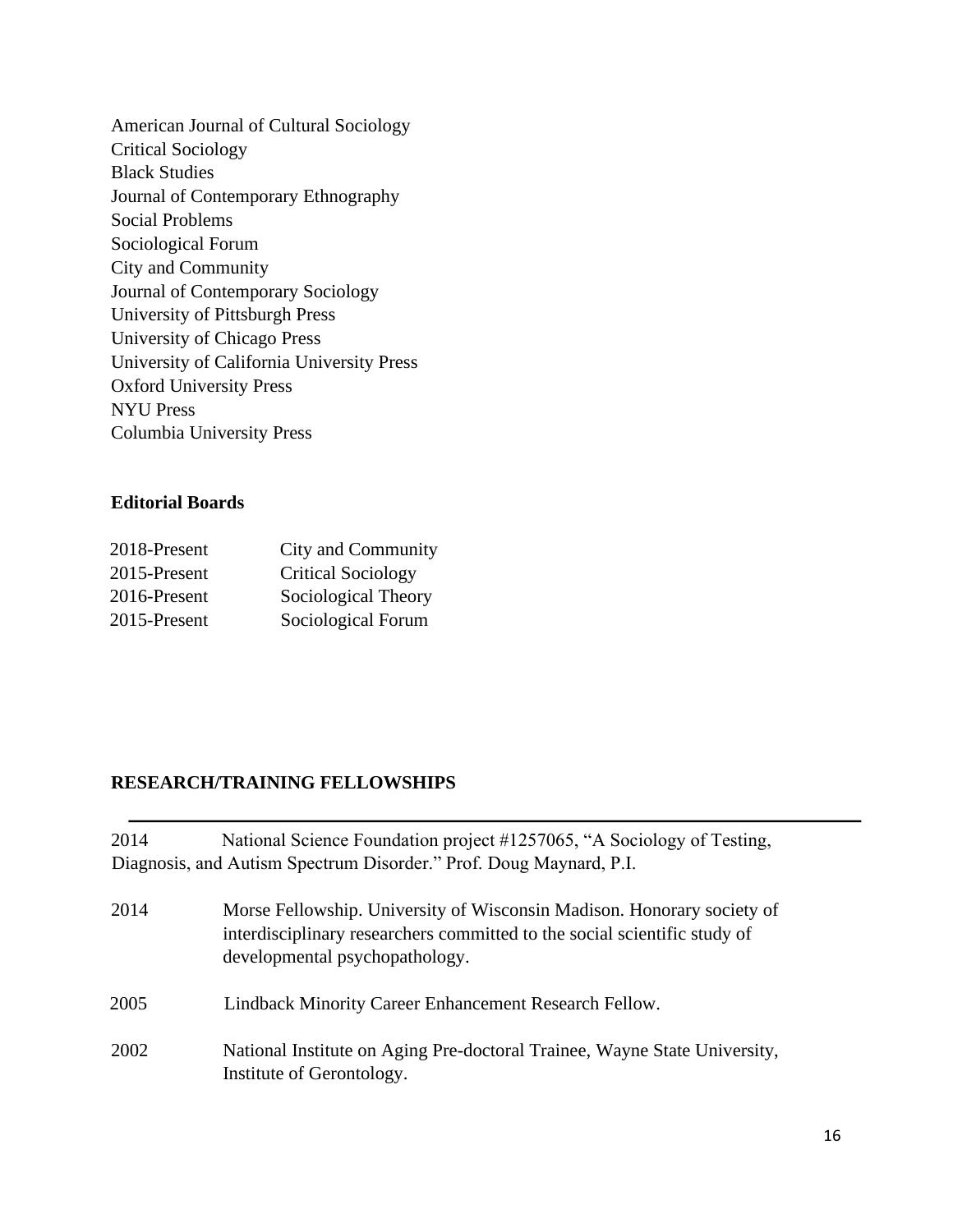| 2001      | National Gerontological Society of America Doctoral Student Leadership<br>Development Fellow. |
|-----------|-----------------------------------------------------------------------------------------------|
| 2001      | American Association of Higher Education (AAHE) Grant Award.                                  |
| 2001      | Wayne State University Medical School Research Competition, Second Place<br>Poster Award.     |
| 2000-2004 | Pre-doctoral Trainee, National Institute on Aging, Wayne State University.                    |
| 2000      | King, Chavez, Parks Post-Baccalaureate Fellow, Wayne State University.                        |
| 1998      | Wayne State University Minority Top Achiever Award Recipient.                                 |
| 1998      | Wayne State University Post Baccalaureate Fellow.                                             |
| 1995      | National Science Scholar.                                                                     |
| 1995      | Rosa Park Scholarship Recipient.                                                              |
| 1995      | Connecticut College Unity Scholar Award Recipient.                                            |

## **TRAINING/WORKSHOPS**

- 2012 Selected to participate in the Crime and Justice Research Institute at Ohio State University. Funded by the National Science Foundation and Ohio State University, the institute promotes successful research projects and careers among faculty from underrepresented groups working in areas of crime and criminal justice. Housing, office space, research expenses, and stipend were provided over a three-week residency period.
- 2012 Selected to participate in the Scholars Network on Black Masculinity, which works toward improving the well-being of African American Men. The network of scholars, through funding from the National Science Foundation, participates in workshops and conferences to engage in public outreach and the dissemination of research finding to government, media, and non-profits.
- 2012 Selected to participate in the University of Pittsburgh, Office of the Provost Faculty Diversity Seminar.
- 2011 Completed the University of Pittsburgh School of Arts and Sciences undergraduate studies faculty seminar, entitled "Speaking in the Discipline," which focused on speaking in the